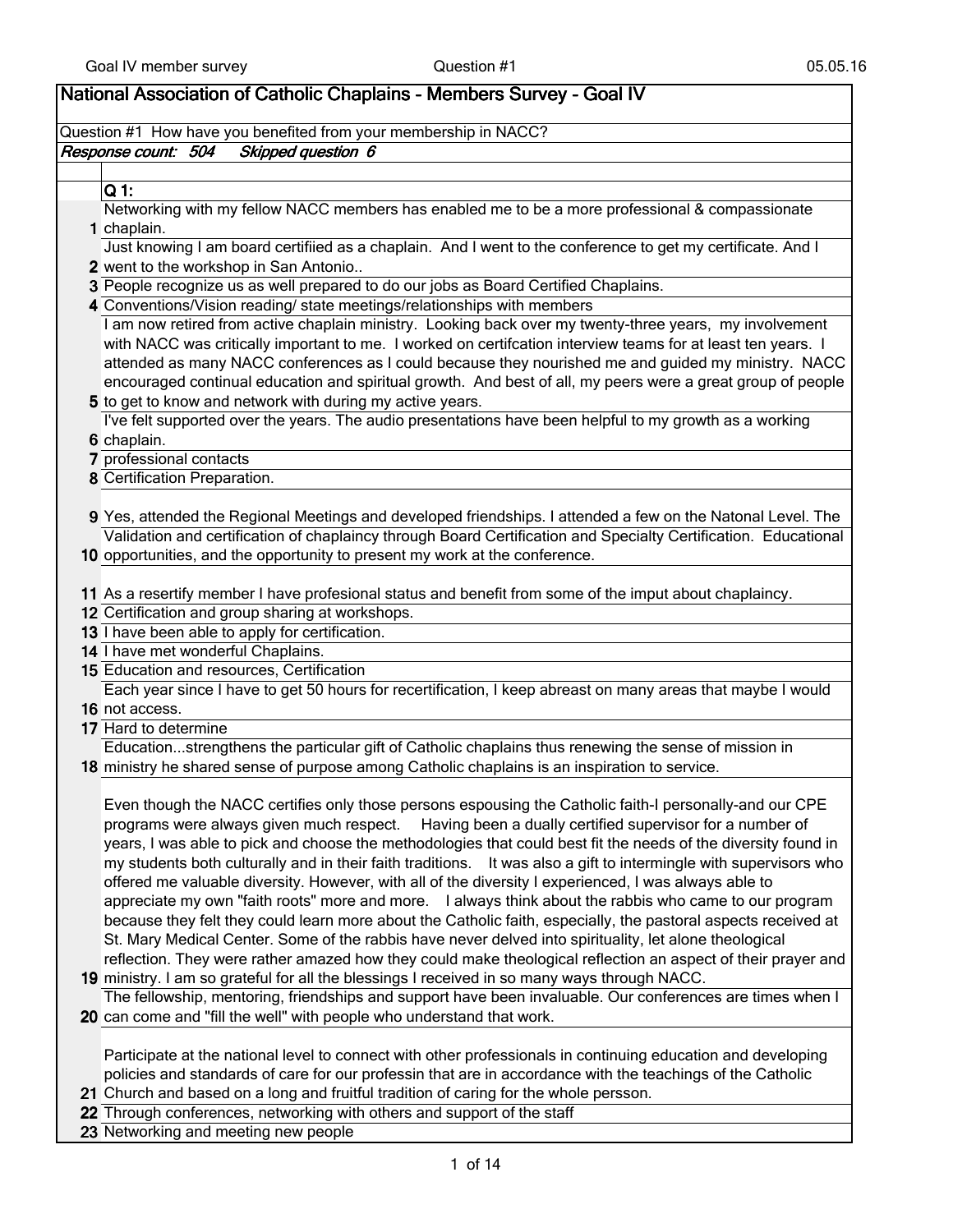| 24 I have gained credibility as a chaplain and been provided with opportunities for growth                                                                                 |
|----------------------------------------------------------------------------------------------------------------------------------------------------------------------------|
| Can call and ask questions of the professionals, calling group to share info, newsletter, national conference,                                                             |
| 25 certification                                                                                                                                                           |
| 26 being certified as a BCC is well-respected. The various communications -Vision, etc.                                                                                    |
| 1. Catholic identity 2. Network 3. Education and learning opportunities 4. Professional Board Certifying Body                                                              |
| which is focused on the Catholic tradition yet is purposeful and intentional in Inter-Faith alliance and Trans-                                                            |
| 27 cultural orientations 5. Resources: rituals, vignettes, support, prayer life, spirituality                                                                              |
| 28 It opened ways for me to learn and be professional in chaplaincy.                                                                                                       |
| 29 I am able to keep my chaplain position because I am a Board Certified member                                                                                            |
| 30 I am able to keep my Chaplain position                                                                                                                                  |
| It is wonderful being a member of NACC. My membership affords me an opportunity to participate in the                                                                      |
| annual conferences and monthly webinars. Also, it gives me a chance to meet, and interact with other                                                                       |
| 31 chaplains.                                                                                                                                                              |
| 32 Knowledge.                                                                                                                                                              |
| 33 Salary increase                                                                                                                                                         |
| 34 Yes                                                                                                                                                                     |
| $35$ yes                                                                                                                                                                   |
| 36 More Spiritual grow                                                                                                                                                     |
| The NACC is the only part of the institutional Roman Catholic church that acknowledges my chaplaincy work                                                                  |
| 37 as a ministry.                                                                                                                                                          |
| Immeasurably: credentialing for career, continuing ed. opportunities, excellent conferences annually, valued                                                               |
| 38 relationships.                                                                                                                                                          |
| 39 22 years of wonderful chaplaincy ministry; great educational experiences<br>40 Networking with fellow chaplains; education via conferences and webinars                 |
| 41 webinars, annual and regional conferences, and use of available resources                                                                                               |
| 42 NACC keeps me informed on the track to growth.                                                                                                                          |
| 43 Certification and Conferences                                                                                                                                           |
|                                                                                                                                                                            |
|                                                                                                                                                                            |
|                                                                                                                                                                            |
| National certification; on-going professional development opportunities; networking opportunities with other                                                               |
| 44 NACC Chaplains at National Conference and other professional chapain presentations throughout the year.                                                                 |
| The NACC provided the process for my board certification which led to my employment as a hospice                                                                           |
| chaplain. It also provides opportunity for continuing ed through volunteering on the board certification                                                                   |
| interview team. The NACC provides an annual conference that gathers together the best minds and hearts                                                                     |
| 45 in the chaplaincy world.                                                                                                                                                |
|                                                                                                                                                                            |
| 46 Probably keeping in touch with the larger group of chaplains and the news from a broader perspective.<br>47 Education through tele-conferences, networking, conferences |
| Affirmation of call to Chaplaincy through Certification process, continuing education and formation and most                                                               |
| 48 important community of faith and service.                                                                                                                               |
| 49 It helps to stay connected with the world of chaplains.                                                                                                                 |
| 50 It keeps me informed about both Catholic health care and issues of ministry.                                                                                            |
| 51 some helpful job postings to relay onto to those seeking employment                                                                                                     |
| 52 I have been hired because I have credentials through NACC.                                                                                                              |
| 53 love the reflections offered in the emails from the director; they are worth their weight in gold                                                                       |
| Membership in NACC has underscored the professional nature of Catholic chaplains. Even though I have not                                                                   |
| 54 participated in the webinars due to cost, the topics look intriguing and I am sure are helpful.                                                                         |
| collegiality when there was regionalisation now not sure probably knowing there are folks out there waving                                                                 |
| 55 the same banner                                                                                                                                                         |
| 56 I don't know                                                                                                                                                            |
| 57 Education, fellowship, ecclesiastical blessing, certification, vision.                                                                                                  |
| 58 Yes, I have.                                                                                                                                                            |
| 59 Yes, I have.                                                                                                                                                            |
| 60 Yes, I have.<br>61 I was able to be hired as the Chaplaincy Program Director of a Women's State Prison in PA                                                            |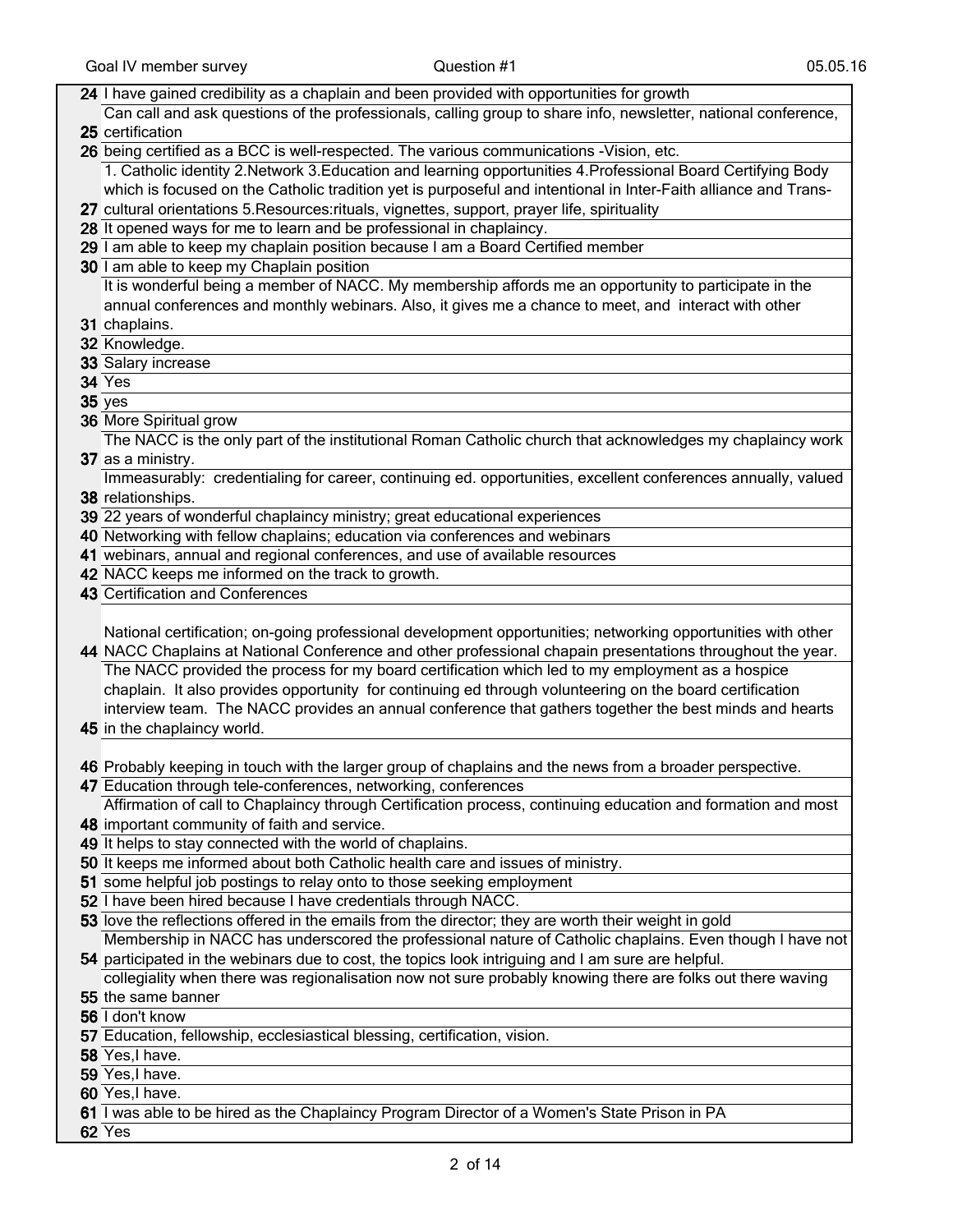| 63 only in terms of employment for a per diem hospital position                                                                                                                                               |
|---------------------------------------------------------------------------------------------------------------------------------------------------------------------------------------------------------------|
| 64 Networking, education and faith based renewal                                                                                                                                                              |
| Man is a social animal. It is good to belong to NACC as a proffesional body so as to socialize among other                                                                                                    |
| 65 benefits.                                                                                                                                                                                                  |
| i don't see a lot of benefit, i do chaplain work, there are no conferences on the west coast to attend. We are                                                                                                |
| 66 required to belong, I otherwise would not choose to because i don't receive anything.                                                                                                                      |
| 67 Being Board Certified opens doors to Chaplain Positions & professional respect.                                                                                                                            |
| 68 Conference calls and emails are informative, formative and rich.                                                                                                                                           |
| 69 It has helped me to get some resources for my education.                                                                                                                                                   |
| 70 Not sure.                                                                                                                                                                                                  |
| 71 In a very spiritual, professional and personal way.                                                                                                                                                        |
| 72 Board certification                                                                                                                                                                                        |
|                                                                                                                                                                                                               |
| 73 It has accompanied my certification and gives me a professional group to support what I do in ministry.                                                                                                    |
| I utilize the webinars, I am able to maintain my chaplaincy certification, connect with colleagues at national                                                                                                |
| 74 conferences                                                                                                                                                                                                |
| National certification, education opportunities, networking with other chaplains, promoting the                                                                                                               |
| 75 professionalism of chaplains.                                                                                                                                                                              |
| I have had the opportunity to attend a few of the National Meetings very enriching. I appreciated the regional                                                                                                |
| 76 gatherings that we had several years ago.                                                                                                                                                                  |
| My first response is that I know this is a professional organization that help me to receive education                                                                                                        |
| 77 information and programs plus is there to support me and has professional stantards                                                                                                                        |
| 78 Certification only so far after 5 years                                                                                                                                                                    |
| 79 The varied resources and webinars have been invaluable.                                                                                                                                                    |
| 80 Very little                                                                                                                                                                                                |
|                                                                                                                                                                                                               |
| 81 Very little                                                                                                                                                                                                |
| 82 Thave grown in my knowledge of chaplaincy and the NACC is a great support system.                                                                                                                          |
| 83 networking with colleagues and opportunities for educational and professional growth                                                                                                                       |
|                                                                                                                                                                                                               |
| 84 education, resources professional standards and certification and connecting with colleagues                                                                                                               |
| Reading educational articles, knowing that my pastoral care training and maintenance of standards is being                                                                                                    |
| 85 looked after by the association                                                                                                                                                                            |
| 86 Quality national conf and webinars. Being represented to the bishops effectively.                                                                                                                          |
| 87 Helped with my certification to be a chaplain                                                                                                                                                              |
| 88 Certified Member 1983-2012                                                                                                                                                                                 |
| 89 I am a brand new member of the National Association of Catholic Chaplains                                                                                                                                  |
| It gives me a network of colleagues and access to conferences, webinars and discussions to continue my                                                                                                        |
| 90 learning.                                                                                                                                                                                                  |
|                                                                                                                                                                                                               |
| 91 (1) certification process, (2) spiritual care resources & continuing education, (3) professional membership.                                                                                               |
| 92 The multitude of on-line resources and conventions                                                                                                                                                         |
| 93 Authority for employment                                                                                                                                                                                   |
| The newsletter has been helpful. I enjoyed it more when it was sent hard copy in the mail. I saved them and                                                                                                   |
| 94 referred back to them at times .t                                                                                                                                                                          |
| 95 Professional recognition as nationally board certified                                                                                                                                                     |
| 96 CPE Certification                                                                                                                                                                                          |
| 97 Being board certified member has helped do my job better                                                                                                                                                   |
| 98 I participate in monthly calls re death and dying.                                                                                                                                                         |
| 99 Networking, forming peer community, work opportunity                                                                                                                                                       |
| 100 Team work                                                                                                                                                                                                 |
| 101 Certification, ongoing education                                                                                                                                                                          |
|                                                                                                                                                                                                               |
| 102 peer interactions, webinars, convention participation, ITE work, engagement with interviews, Vision, etc.                                                                                                 |
| NACC has provided me professional and ministerial collegiality. We are an ecclesial community sharing a<br>common faith experience and a call to ministry. Together, we support and challenge one another for |

103 professional chaplaincy in the Church.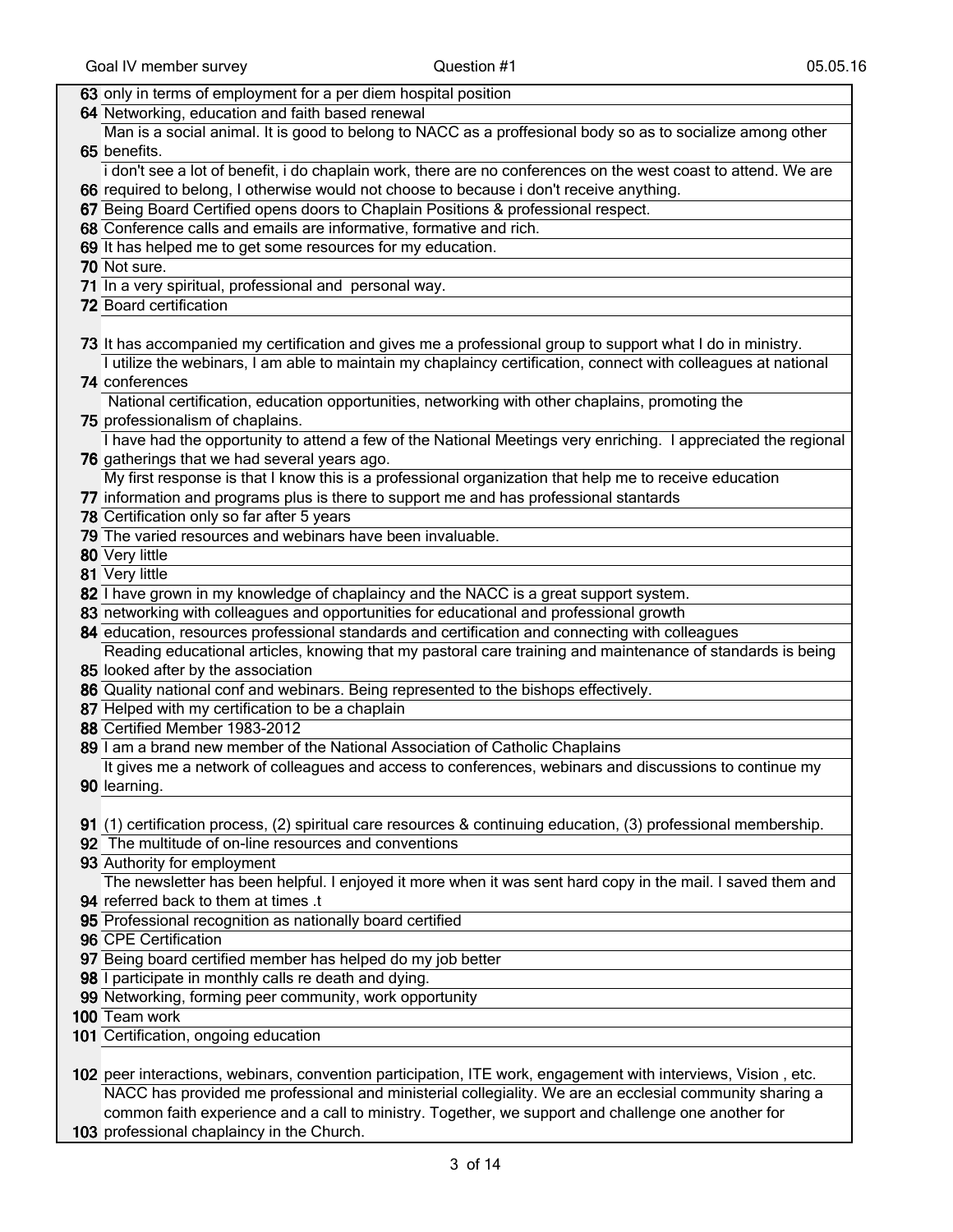## Goal IV member survey and the Compact Control of Compact Control of the Control of the Control of Control of Co 104 Worked as a chaplain 105 resources and research Professional colleagues in a national organization; accountability in ministry = support and challenge; 106 yes 107 benefited thru our inspiring leadership and p 108 certification teams. National Conferences have helped update me an hone my skills; opportunity to serve on many new chaplain 109 Contact with other chaplains 110 To good extent 111 Thave been able to remain board certified since 1992. 112 Wonderful seminars -great prayers and contacts 113 Proffessional growth and achievment. 114 Point of entry for hospital chaplaincy positions 115 Not too much yet 116 Educational updating, networking, job opportunities, endorsement from a certifying body 117 emerging trends Finding other members who are working on similar quality improvment efforts; David Lichter's reflections on 118 Just to be a bcc 119 Yes 120 CERTIFICATION; ON-GOING EDUCATION ON CHAPLAINCY 121 Regional and National conferences. Networking for job possibilities and friendships. 122 Networking with other members, staying abreast of news via newsletter, continuing ed offerings 123 a new chaplain. It basically keeps me informed, the conferences have been good to connect, At first it was a strong boost for 124 certification. The recent group chat for new NACC applicants was helpful in planning milestones for submission for board 125 networking; job leads; national standards; credentials; continuing ed announcements 126 yes 127 accountable;Ongoing opportunity for continuous education and professional development Institutional recognition of being part of a nationally reputable professional group that keeps me 128 8yrs 129 Certification process, several seminars- Catholic support for chaplaincy 130 news letter 131 I have enjoyed meeting other chaplains at meetings. However my opportunities are very limited. 132 some 133 Educational; friendships; spiritual enrichment; personal and emotional growth. 134 Monthly web casts 135 It has been a great place to engage colleagues, to continue to learn, to be part of shaping the future etc. 136 By offering conferance on the copunter as it cost a lot to go to any session out of ones state. 137 Conferences have been uplifting and inspiring to me, allowing me to stay updated and renewed! 138 More information about chaplaincy. Connection to resources.

- 139 certification, workshops, convention I am in the process of certification and obtaining that credential is essential for my job. I appreciate the Newsletter/emails that i get. They help me increase my knowledge and skill in my job. I also appreciate the
- 140 community of like minded people.
- 141 thru the connections and meetings I have gone to, thru the resources available & the Newsletter

142 a national meeting.Now I very much appreciate the Vision to keep me up on what is going on. During my years working as a Chaplain I truly appreciated the Regional meetings--never was able to attend

143 Chaplaincy From the ongoing education and ability to talk with others and gain new insights on best practices in

144 I believe it gave credibility to my resume

145 Primarily by obtaining and maintaining board certification as a chaplain.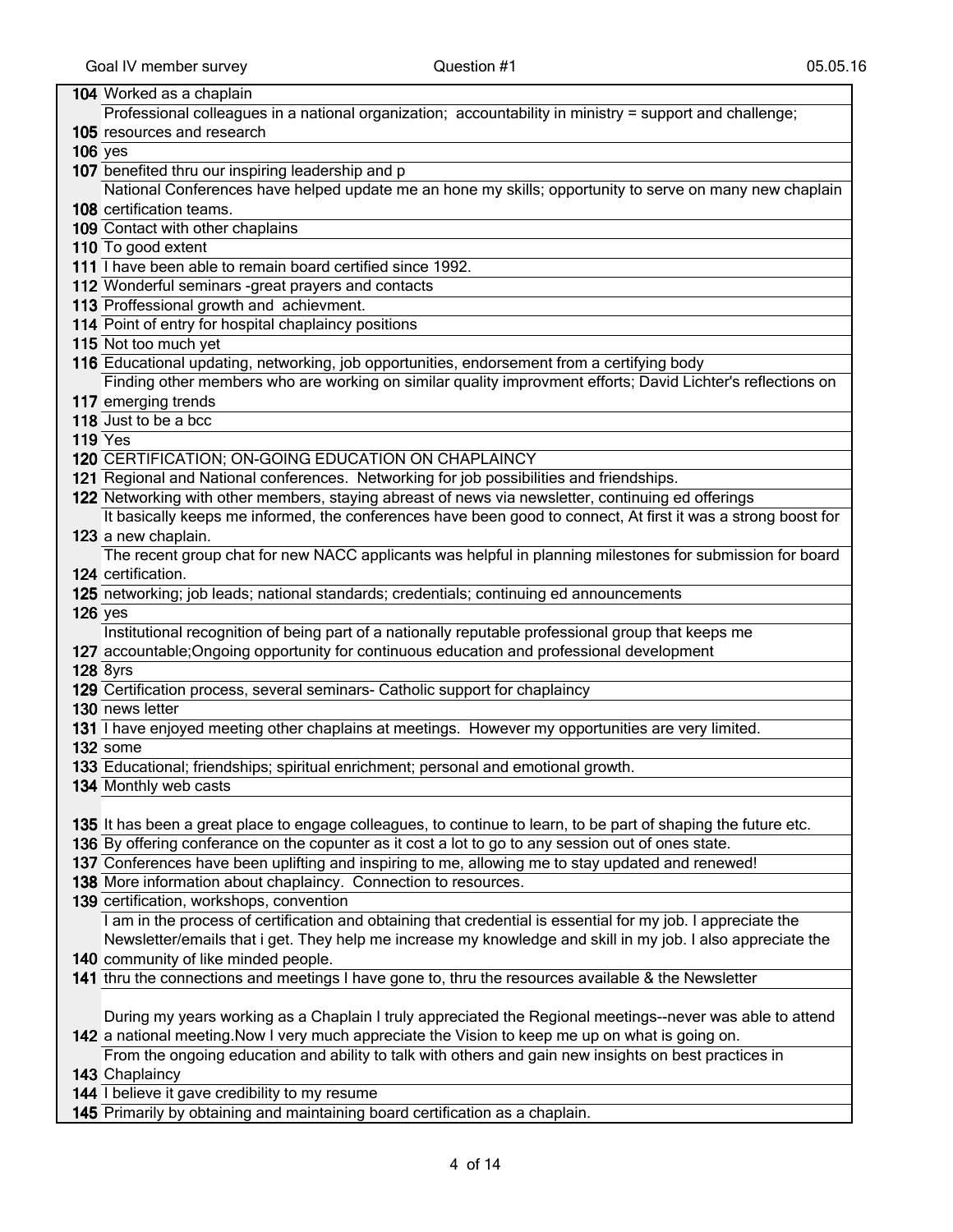| Professional updating; link to faith-based ministers; promoting the role of essential role chaplaincy in elder     |
|--------------------------------------------------------------------------------------------------------------------|
| 146 cdare                                                                                                          |
| 147 My employer values the NACC certification                                                                      |
| 148 Continuing education. Peer support. Respect within the healthcare field.                                       |
| 149 participating in hospice chaplaincy calls; getting emails about chaplaincy issues                              |
| I have not engaged in the NACC as of yet -- I am still a student member and working through my cpe and             |
| 150 school.                                                                                                        |
| The entire experience has given me confidence in dealing with all types of situatons. I have dealt with            |
| medical people and also with church authorities. The basic training gave me a life long ability to deal with       |
| 151 insane situations. Thank you                                                                                   |
|                                                                                                                    |
| 152 I loved the time I spent as an active member and miss it now that I am officially retired w/6mos in Florida    |
| When I first joined, NACC was part of my very being as a chaplain. Overtime, it has changed, becoming              |
| 153 super professional and does not have the same meaning for me now.                                              |
| 154 I felt more connected in the days of the Regions and was involved.                                             |
| 155 Help in geeting jobs and helped me personially to grow.                                                        |
| Membership in NACC has been helpful in connecting with others professional chaplains and enhaced my                |
| 156 ministry.                                                                                                      |
|                                                                                                                    |
| 157 Learning what others are doing in their ministry and the nation, support, job information, and the conference. |
| Unfortunately I am so busy at work that I miss webinars, conferences, haven't the time to read VISION etc.         |
| BUT it is so very important to me that you do all these things so faithfully to serve and mentor and hold          |
| 158 together our mission for us. Thank you.                                                                        |
| 159 Helped me to advocate for staff as the professional spiritual care expert                                      |
| 160 Professional Edducational opportunities, previously colleagueal support in New England States                  |
| 161 education opportunities                                                                                        |
| 162 I appreciate the CEU workshops.                                                                                |
| 163 through networking, resourcing, education, connecting with other chlaplains.                                   |
| Hold the chaplain position I do with the salary I receive only because I'm certified. The modestly priced          |
| Spiritual Care, Ethics, and (now) Social Sensibilities Champions make it possible to get valuable continuing       |
| 164 education that otherwise would not be easily available or affordable.                                          |
|                                                                                                                    |
| Professional standards that guided my training; board certification; national conference; collegial support;       |
| excellent newsletter and publications; support for continuing education; ministerial recognition (important for    |
| 165 married men serving in Catholic ministry); assistance with episcopal authorization for ministry; etc.          |
| 166 Keeping my membership keeps the doors open to positions in the community.                                      |
| 167 Keeping my membership keeps the doors open to positions in the community.                                      |
| 168 educational opportunities                                                                                      |
|                                                                                                                    |
| 1. It has helped me to acquire a chaplain position. 2. I grow and develop from the class offered. 3. Ot            |
| 169 strengthens my knowledge and undertsanding of the opportunities chaplains can offer and be of service.         |
| 170 I receive relevant information about the organisation and the benefits of my membership                        |
| From receiving board certification and keeping up with the profession by attending NACC annual                     |
| 171 conferences.                                                                                                   |
| <b>172 Yes</b>                                                                                                     |
| <b>173 Yes</b>                                                                                                     |
| 174 Annual conferences and networking.                                                                             |
| 175 Good educational oportunities - which as a retired member I appreciate.                                        |
| Support and education for position of Manager of Hospital Pastoral Care Department, NACC National                  |
| 176 Conferences and Regional Conferences                                                                           |
| 177 Continuing Education, Networking, information to help me with new responsibilities at work.                    |
| 178 I appreciate receiving the news letter in the mail.                                                            |
| 179 My job is dependent on NACC membership. Yes                                                                    |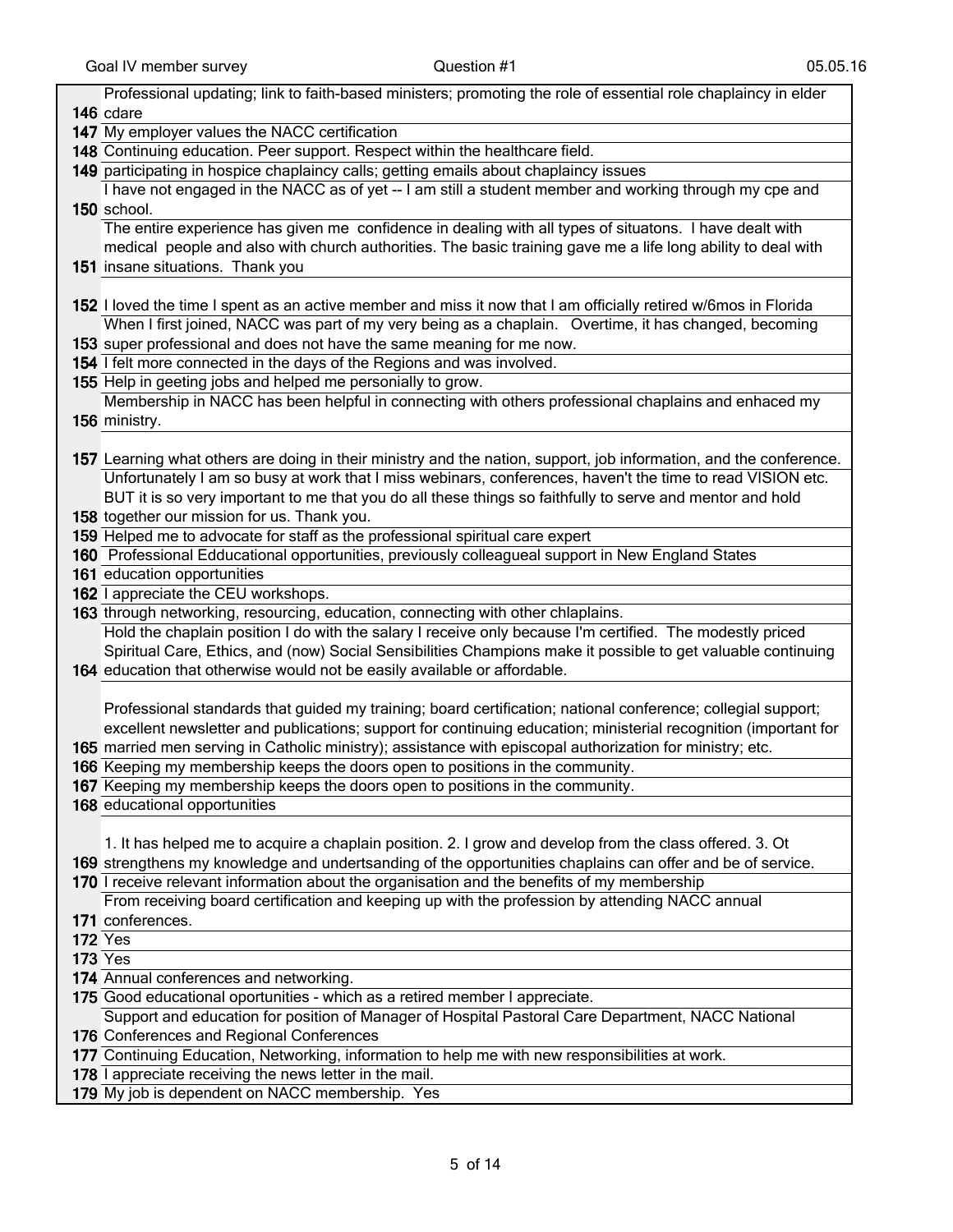| Between CPE and early employment as a chaplain, it is very easy to become myopic, missing the breadth          |
|----------------------------------------------------------------------------------------------------------------|
| that chaplaincy has to offer. NACC broadens my horizon and puts me in touch with people who also are on        |
| 180 that journey.                                                                                              |
| 181 On-going education.                                                                                        |
| <b>182 Yes</b>                                                                                                 |
| Accessibility to webinars for continued professional development; the privilege of being in association with a |
| 183 professional group of chaplains;                                                                           |
| It helped in developing my ministry and my faith as a chaplain. Also provided many meaningful and              |
| 184 supportive relationships.                                                                                  |
| 185 SupportenrichmenteducationDavid Lichter's NACC Now scriptural reflections                                  |
| 186 I receive the news letters - it's also important to me to have an organization to rely on                  |
|                                                                                                                |
| Catholic identity for my chaplain ministry. Enjoyed the Cincinnati meeting and past national conference I      |
| 187 attended in Pittsburgh--enjoyed the fellowship, sense of belonging, and Red Cross training.                |
|                                                                                                                |
| 188 Being certified by NACC of itself is respected. I gain too by ongoing professional resources provided.     |
| 189 I have not benefited at all so far.                                                                        |
| A great improvement as a professional chaplain at my place of work and have grown as a person in the           |
| 190 spiritual way.                                                                                             |
| 191 professional certification that holds some standard of professionalism                                     |
| 192 On-going Professional training and networking with other chaplains.                                        |
| 193 Support, education, formation, community, credibility                                                      |
| 194 By attending the fall meeting which is always very helpful.                                                |
| 195 Feeling a sense of cohesion with other chaplains                                                           |
| 196 was necessary requirement for position in 2000. Currently no benefit. Certified in 1992.                   |
| 197 Moral support and education for our critical mission                                                       |
| Able to attend excellent conferences; opportunity to read good articles in Vision; encouragement for           |
| 198 continuing education to re-certify; support of other members;                                              |
| <b>199 Yes.</b>                                                                                                |
| The professional on-going education provided by NACC in the the health-care arena challenges/encourages        |
| 200 my chaplaincy.                                                                                             |
| 201 I am kept up to date about topics, annual conference, issues, certification, seminars, etc.                |
| The professional association offers on-going education regarding health-care trends for our chaplain           |
| 202 ministry.                                                                                                  |
| 203 Helps me feel connected to other chaplains as well as educational opportunities.                           |
| 204 Advocacy, education, communication, networking                                                             |
| 205 Continuing education                                                                                       |
| Primary benefit is access to board certification. Created the need to be a member. It is also a resource to    |
| 206 me for reference materials pertinent to my iWork in ministry.                                              |
| NACC membership has given me the opportunity to be a Board Certified Chaplain essential for employment.        |
| Additionally, I have the opportunity to support certification Applicants through the Board Certification       |
| 207 interview process.                                                                                         |
| 208 Good to be in contact with others that share the same type of work.                                        |
| 209 Definitely                                                                                                 |
| 210 professional support from my membership body                                                               |
| 211 Continuing education, innovations and best practices, connection with Church authorities, fellowship       |
| I've benefited from an educational perspective as well as from the perspective of being certified with NACC    |
| 212 as a chaplain.                                                                                             |
| 213 I will be able to apply for certification.                                                                 |
| 214 I am retired it years ago we were able to establish a Pastorsl Care Dept. in a local hospital.             |
| 215 General support, learning/sharing opportunities nationwide                                                 |
| 216 Peer recognition of Professional preparation for work in ministry in a healthcare setting.                 |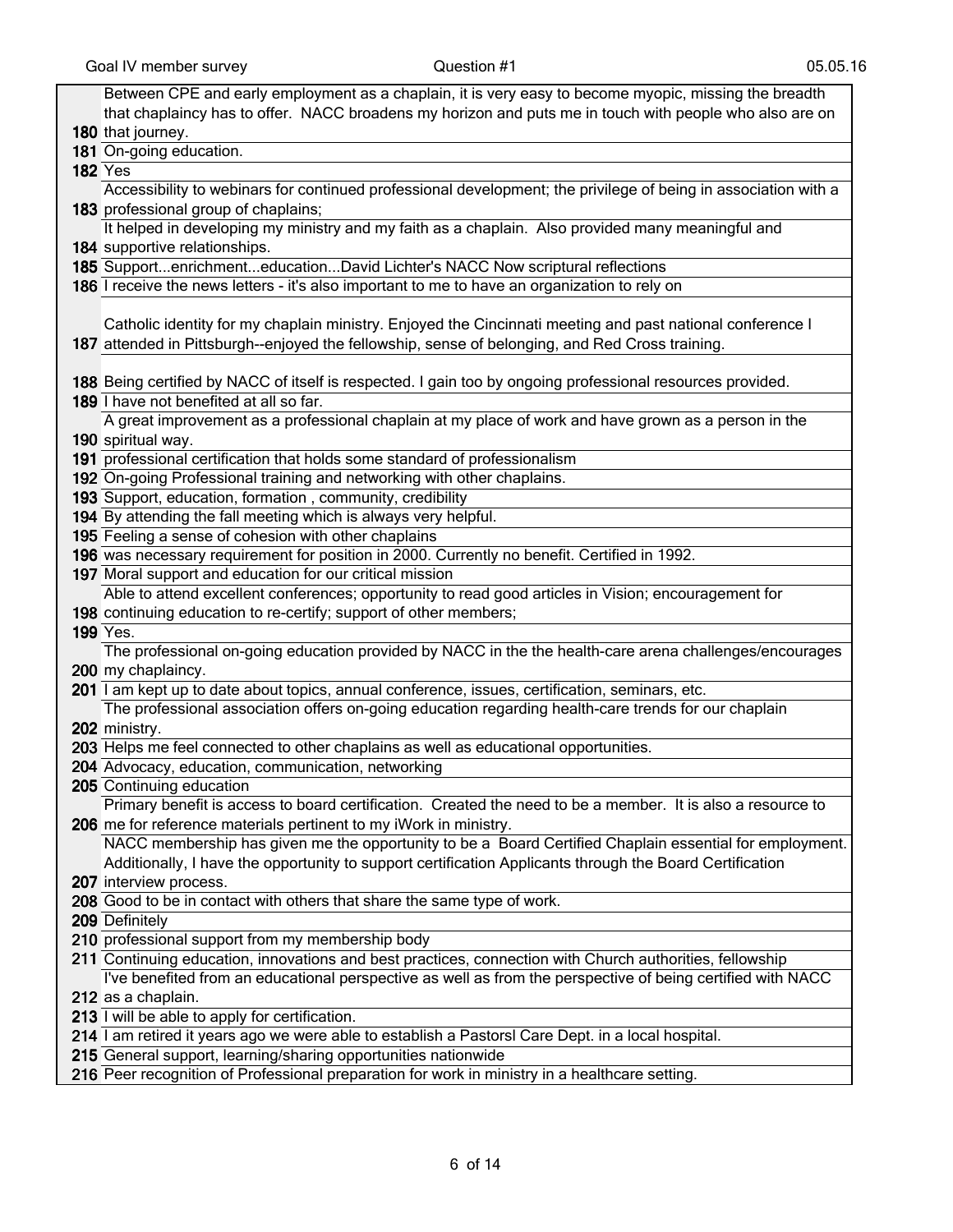**217** minister. The connections we make, the sharing of ideas, and the support we receive are essential. Belonging to a professional organization is very important to me. I am especially grateful for the support offered within my own faith tradition and the tradition of the hospital and long term care facilities where I 218 certification (necessary for my position). It has allowed me to have access to continueing education, as well as provided me with certificationa and re-219 i have been enlightened with the seminars and webinars and i thank the management's. 220 Good articles- way to be connected 221 Allows me the opportunity to view chaplaincy from a Catholic point of you 222 NACC membership has been very fulfilling and enlightening. The administration has been up to date. 223 NACC Coference and classes offered as wedinars 224 receiving news regarding current issues in Chaplaincy; discounted prices for webinars,conferences. 225 Being certified 226 collegeality, information sharing, support in the ministry 227 other profesions Professionally, nothing really. My place of employment does not honor it and no salary increase, unlike in 228 credibility to my work and input for the medical moral commission. For some time now I have not benefited except for the certification which in some circles gives a better 229 Yes - Professional Membership for work. 230 Support and resource in many different ways. 231 No 232 conferences between between related parties, state visitations and more I appreciate all the information, almost undivided members receive, including newsletter, webinars, quarterly 233 I flet at home. Loved, supported. belonging 234 my life as a chaplain. As a member I am able to conncect with other members and share the programs and activities that enhance 235 Yes 236 2 scholarships to annual meeting. cert and recert 237 Just knowing I belong to a national professional organization 238 Allows for one to work hard and be recognized as a professional; provides continuing education. 239 follow-up; networking through Assembly Ability to connect with chaplains throughout the US; information relevant to who is doing what - enabling 240 I just joined; I sense no benefits to date. 241 Job security. 242 professional support, interact with colleagues, contribute to advancing the work of NACC 243 Staying updated with current events, and networking with fellow chaplains. 244 Professional certification 245 I just joined. 246 doesn't happen a sense of comunity - wish I did more in the community - I know I have many options but am so busy it just 247 yes 248 settings Membership keeps me connected with best practice and with chaplains doing different work in unique 249 Webinars and other resources. 250 set of goals and values I hold important as a professional. It is important to belong to a professional organization - and the goals and values of NACC is aligned with a 251 connected and draw on the insights, various experiences, and work approaches of others. Professionally:membership has added to my knowldege base. The referral information by HCCN has also greatly benefitted me grow professionally. Personally: Friendships throughout the country allow me to feel 252 Seminars/Conferences. Educational offereings. 253 Honed my pastoral care skills & have become more compassionate 254 Honed my pastoral care skills & have become more compassionate 255 Honed my pastoral care skills & have become more compassionate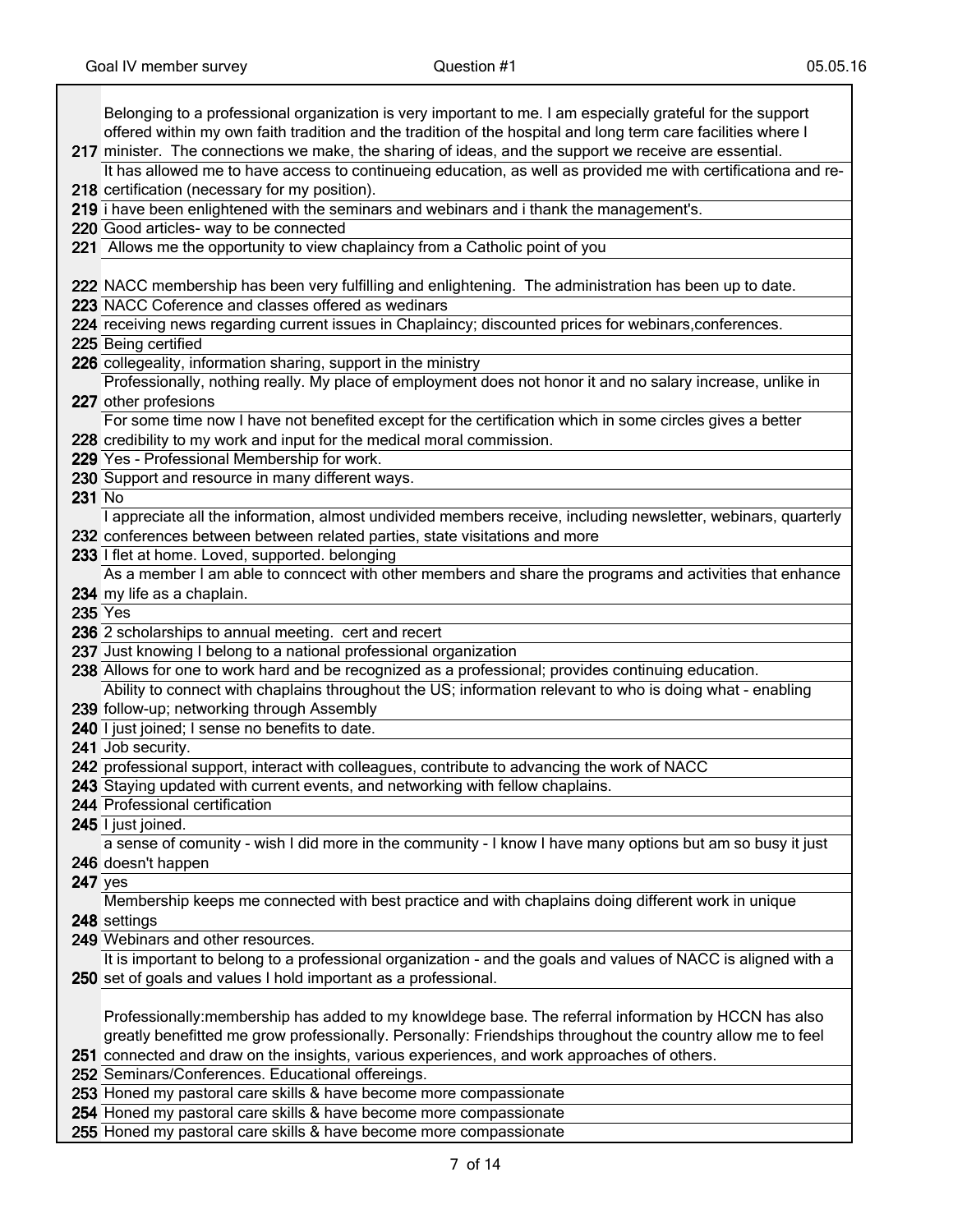## 256 Keeps me updated with current trends in Pastoral Care - offers educational events

257 and webinars I have been able keep up my Chaplaincy certification; gained valuable knowledge through the conferences

258 Conference workshops, webinars offered

259 Got a job!

260 renewed my certificate

261 yes

262 It has allowed me to obtain certification and offered continuing education opportunities.

263 News and updates great!

264 Have attended the regional meeting for 20 years. I read parts of Vision.

265 Support and education as a chaplain.

266 Collegiality/information/education

267 Theological presentations

I have benefited due to the fact NACC is recognized as representing professional standards in training its members and hiring institutions are looking for professionals with endorsement from well recognized and

268 credentialed sponsors.

269 I have not taken advantage of services, but I know they exist.

270 Continuing information re: chaplaincy

271 Colleagues to call upon for support.

NACC Board Certification; required for continued employment at current hospital. On-going current updates with NACC websites. Annual NACC Conference: plenary speakers, current trends, best practices for

272 chaplaincy, presenters, exhibitors, etc. Continuing education through webinars, seminars, etc.

273 Webinars are very helpful. I've been to the national conference twice.

274 The resources that are available, professionally, especially "Vision."

275 Support, education, leadership

276 Fulfillment of hospital employment requirements; Attendance at regional and national convention

277 They offer lots of education

278 Just joined

279 Membership affiliation sheds a favorable light when interviewing for a job. Looks good on the resume. Wonderful articles, good telephone conferences. Working with regional meetings. assistance with

280 certification.

281 Recognition respect from military chaplains who are officers and ordained men for the most part

282 It has given me a sense of belonging.

An important benefit for me (before I retired( were the regional meetings, when David Lichter would come out, which served as a touchstone for busy NACC chaplains who otherwise would never gather together. I also appreciated the three national conventions I was able to attend (time and money were factors for me)

283 they were always so well done and offered good professional learning opportunities.

284 The status of certification is very important and implies a professional organization that has standards 285 Board Certification, networking, Catholic identity, opportunity to learn and present at conference

VISIONS magazine is the most consistent benefit, but I have felt very supported by David Lichter and others at NACC. Being Board Certified by the NACC has had a major impact on my continuing ministry to the point where I am now a Manager in Pastoral Care. Being certified by the NACC has also had a major positive

286 effect in terms of my relationship with the Church as an internationally known Pastoral Musician.

287 colleagueship, deepening of Catholic identity and role

288 syste, Certification has been an asset in hiring and tenure. MY hospital has the most certified chaplainslin our

289 seeking certification and recertification to be personally enriching. Certification is required for full-time staff positions in my hospital. I have found my mentoring of persons

290 webinars, job searches, certification interview team involvement

291 Support and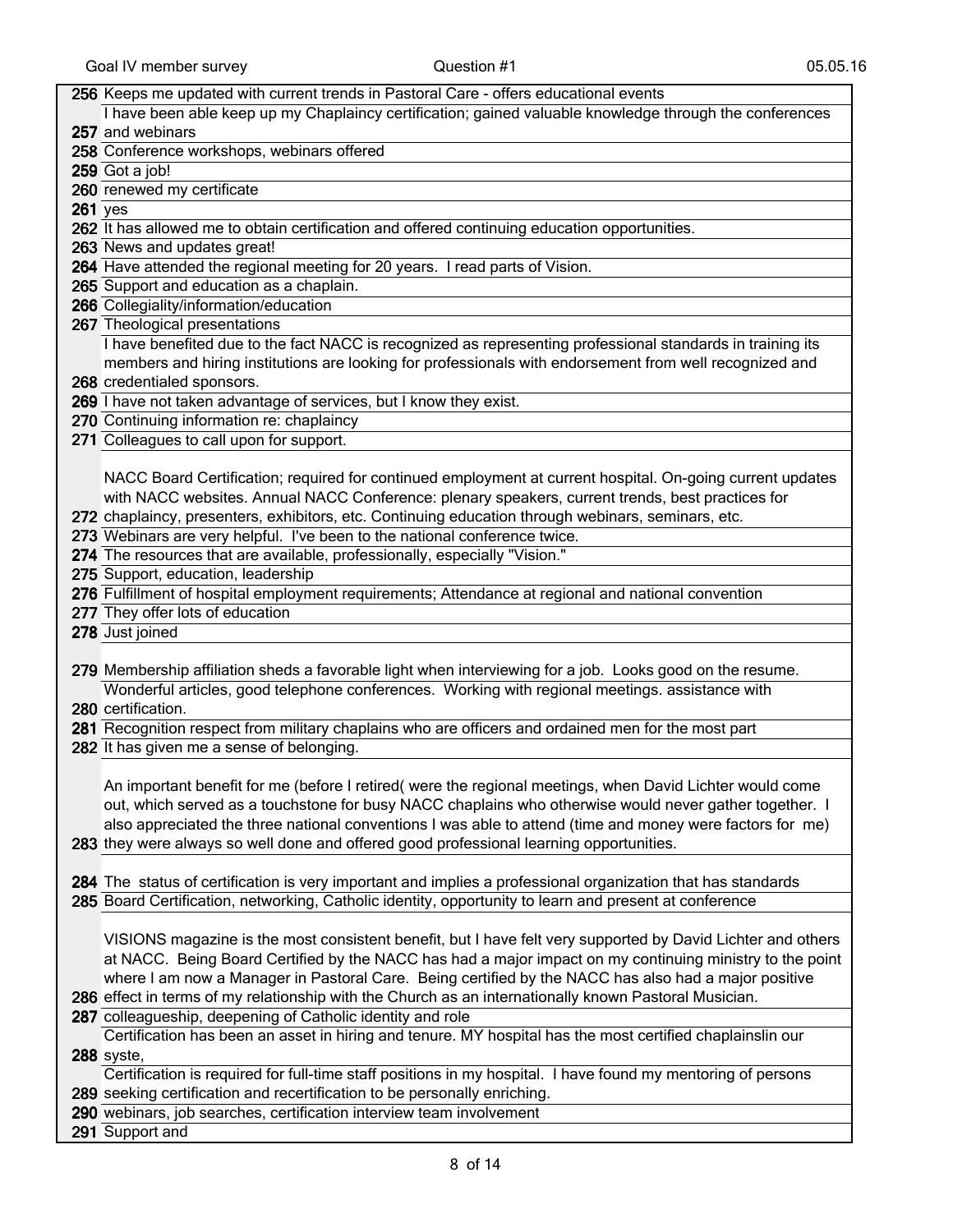|         | 292 Benefit of staying connected to others in the fild of professional chaplaincy.                                 |
|---------|--------------------------------------------------------------------------------------------------------------------|
|         | I'm hoping to obtain certification soon, I've enjoyed and learned much from the webinars, David Lichter's          |
|         | 293 presentation/gathering for those in the SA area in February was fantastic.                                     |
|         | 294 By certification; by the conferences; by resources online.                                                     |
|         |                                                                                                                    |
|         | Board certification is a requisite in many healthcare settings & I have advanced along the professional ladder     |
|         | 295 as a result. I also delight in the fact that this is a ministry of, for, and with the Church.                  |
|         | 296 professional certification and affiliation                                                                     |
|         | A place to be within the church; the resources it has provided; the companionship of others; legitimacy in the     |
|         | 297 eyes of those who do not understand chaplaincy or lay ministry                                                 |
|         | 298 I have had an opportunity of networking with other members especially during the conference calls.             |
|         | 299 Yes.                                                                                                           |
|         | 300 Wonderful organization. Met wonderful friends in the ministry. Good way to stay updated.                       |
|         | 301 I'm fairly new to chaplaincy. NACC has been helpful in guiding me towards certification.                       |
|         | 302 Provides articles, videos that help inform my ministry as a chaplain.                                          |
|         | I do not benefit anything. After two years of CPE I ended up in a pubic hospital that does not have anything to    |
|         | 303 do with you.                                                                                                   |
|         | I have only been a member since December 2015. Becoming a member of NACC is the first step in                      |
|         | 304 becoming a NACC certified chaplain.                                                                            |
|         | 305 I learned about the certification process, and am engaged in it.                                               |
|         | 306 Collegiality, workshops and one-person dept calls                                                              |
|         | 307 Opportunity for support and ongoing education.                                                                 |
|         | 308 Job opportunities                                                                                              |
|         | 309 Support and information from NACC                                                                              |
|         | 310 On-going accountibility and rich conferences with training and meeting wonderful chaplains!                    |
|         | Continued support through networking calls, supportive leaders to the Bishop of our Diocese(s), shared best        |
|         | 311 practice's and reading how others are prviding ministry such as in teh outpatient setting.                     |
|         | I have received invaluable education resources through local gatherings and workshops as well as through           |
|         | 312 the webinars that are presented monthly                                                                        |
|         | 313 It has kept me connected to other chaplains, education, etc.                                                   |
|         | 314 Supportive of what I do and provides new insights which develop me as a person and minister.                   |
|         | 315 Professional Education; professional contacts, friendship,                                                     |
|         |                                                                                                                    |
|         | 316 I was a certified member for thirty years or so. I benefited in multiple ways, networking was one of them.     |
|         |                                                                                                                    |
|         | I have the support of fellow chaplains through monthly networking calls (palliative care); opportunities to        |
|         | 317 restore and reflect through conference day of reflection; opportunities to learn through the annual conference |
|         | 318 Being certified and able to find gainful employment initia;;y was very important                               |
|         | Annual conferences, webinars, regional gatherings, serving in the past on committees, interviewing when I          |
| 319 can |                                                                                                                    |
|         | Most importantly NACC membership allowed me to keep my job at a level I trauma center. Additionally,               |
|         | NACC offers outstanding speakers at the annual conference, in addition to allowing me to network with other        |
|         | 320 professional chaplains.                                                                                        |
|         | 321 yes. education opportunities, networking, conferences.                                                         |
|         | 322 Fullfilling a work recommendation, not yet required                                                            |
|         | 323 regular news letters, webinars                                                                                 |
|         | 324 Professional development. Networking. Renewed sense of mission.                                                |
|         | I have enjoyed connecting with other Board Certified chaplains at the Annual Conference where we have              |
|         | 325 excellent educational opportunities, good networking, and spirit-filled liturgies to renew us.                 |
|         | 326 Support network, education opportunities, resource consult, professional support, on and on                    |
|         | The news from NACC, and years ago a small gathering in the Beaumont, TX diocese and the presence of                |
|         | 327 David Lichter there with us.                                                                                   |
|         | The primary benefit is in forming new and existing chaplains for ministry; networking with others; trends in       |
|         | 328 the ministry                                                                                                   |
|         |                                                                                                                    |

329 NACC has provided excellent conferences, webinars, monthly newsletters & resources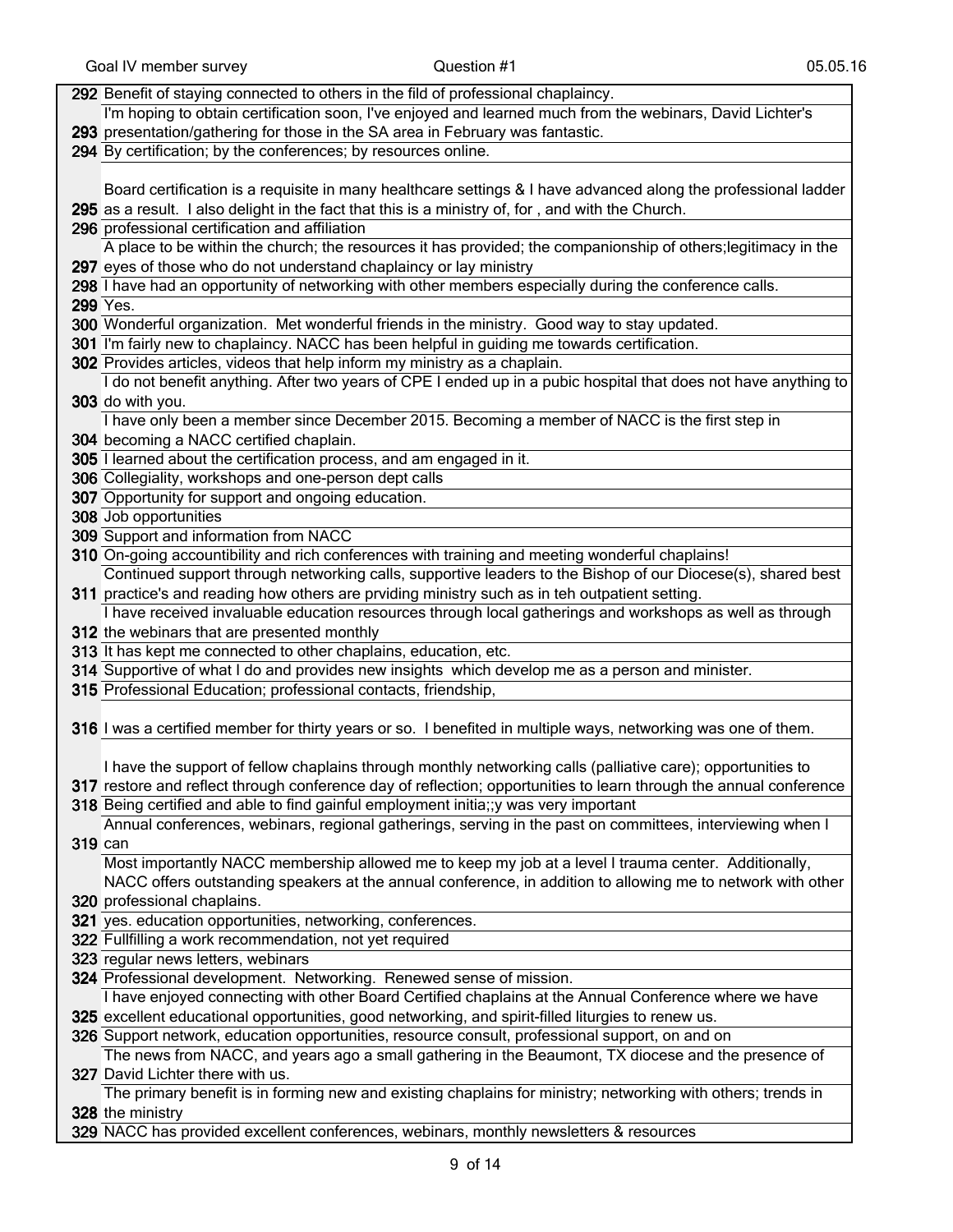|                | I have benefited from my membership by sharing with other members and in all forms of education and              |
|----------------|------------------------------------------------------------------------------------------------------------------|
|                | 330 spiritual support.                                                                                           |
|                | Yes, through the annual conferences, sharing of pastoral experiences have indeed enhanced my pastoral            |
|                | 331 care ministry.                                                                                               |
|                | Professional contacts and resources available on line. Oregon is somewhat limited by few NACC members            |
|                | 332 and geographical distances from most conferences and Assemblies.                                             |
|                | I was granted a scholarship to attend the 2015 Annual conference. I also learn much from webinars and the        |
|                | 333 online journal                                                                                               |
|                | <b>334 Yes</b>                                                                                                   |
| <b>335</b> yes |                                                                                                                  |
|                | 336 continuous education opportunities; enhanced job security                                                    |
|                | 337 Seminars, workshops, teachings                                                                               |
|                | 338 Great networking, national conferences and educational opportunities.                                        |
|                | 339 Credibility                                                                                                  |
| 340            | 1990                                                                                                             |
|                | 341 Main benefit is David L. reflections in the newsletter and articles from Vision.                             |
|                | 342 By getting the lateness of information to keep up on the number of credits we need in a 5 year time.         |
|                | <b>343</b> 15 years                                                                                              |
|                | 1. advocacy (with the Bishops, with Health Care leadership, with other peer-professional organzations); 2.       |
|                | establishing/prpmoting consitent and quality professional standards; 3. peer support; resources (research,       |
|                | 344 education tools, etc.etc.); professional education                                                           |
|                |                                                                                                                  |
|                | 345 Mostly maintenance of certification. NACC Now! and the conferences help with networking, education.          |
|                | 346 As a certified chaplain, I am regarded as qualified for my chaplaincy position.                              |
|                |                                                                                                                  |
|                | The membership helped me to become the Chapliancy Program Director in the women's State Prison at SCI            |
|                | 347 Cambridge Spings, PA The program itself provided the necessary training to become an affective Chaplain.     |
|                | 348 News, updates, conference calls                                                                              |
|                | 349 I have remined conected to a professional group.                                                             |
|                | 350 not much                                                                                                     |
|                | 351 Certification; Ongoing educational opportunities; A sense of community (not being in this alone)             |
|                | 352 Needed accreditation; support; fellowship; creative guidance                                                 |
|                | I have benefited by the community support and being with people who are "like minded." It has been more          |
|                | 353 supportive to me.                                                                                            |
|                | I have been empowered to remain focused, competent and professional in my engagement with the healing            |
|                | 354 ministry of Christ in the name of the Chursc                                                                 |
|                |                                                                                                                  |
|                | Many ways: professional topics, meeting colleagues throughout the country, workshops, conferences,               |
|                | 355 certification and recertification x 2, always responsive to phone and/or email questions, etc.               |
|                | I had the opportunity in the past to participate in interviewing candidiates. I have participated in some of the |
|                | 356 on line webinars.                                                                                            |
|                | 357 The credentials help legitimize my vocational calling                                                        |
|                | 358 As a Certified Chaplain, I qualify for my position as director.                                              |
|                | 359 education, onferences, certification                                                                         |
|                | 360 Peer support, continued education,                                                                           |
|                | 361 Being able to attend the conference on scholarship.                                                          |
|                | 362 Mainly through relationships with other members.                                                             |
|                | Continuing professional education, recognition of professional credential within the Roman Catholic Church       |
|                | 363 establishment                                                                                                |
|                | 364 Enrichment of annual conferences and email newslettersc                                                      |
|                |                                                                                                                  |
|                | I have received professonal support during my active years as a certified chaplain. NACC has provided            |
|                | networking opportunities that enhanced my skills as a chaplain, making me a more valuable employee to the        |
|                | 365 organization for whom I worked.                                                                              |
|                | 366 yes, I continue learning and sharing spiritual gifts                                                         |
|                | 367 Resources and networking                                                                                     |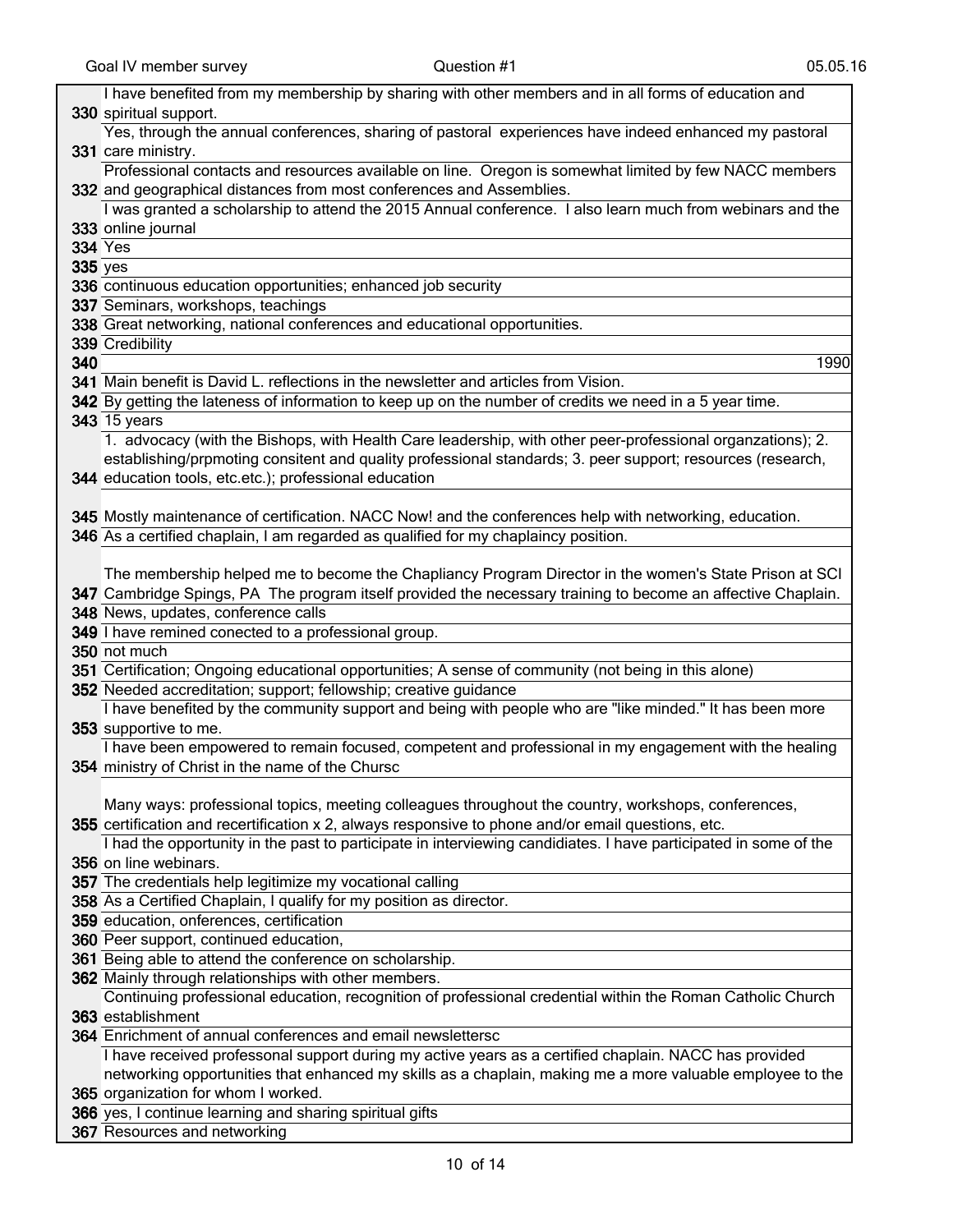| Updates on changes to the catholic ministries of health, On-line Web Presentations, Diversified and                            |
|--------------------------------------------------------------------------------------------------------------------------------|
| 368 Integrated Theologies, Interaction with other Best Practices for Chaplain Needs                                            |
| 369 Educational opportunities, conference calls, networking.                                                                   |
| 370 As a lay person it has given me recognition as a competitive chaplain.                                                     |
| 371 Support for the professionalism of the ministry.                                                                           |
| 372 Connection to national, professional standards, certification, and ongoing education                                       |
| 373 It has allowed me to communicate with other Chaplains in my particular ministry.                                           |
| 374 Supports me as a professional chaplain-not a voluteer in a facility.                                                       |
| i am able to demonstrate to colleagues that i have the credentials to sit with MDs as an equal and a partner                   |
| 375 with RNs, as part of an National organization thst requires CEUs for continued certification                               |
| 376 Support of fellow members. Educational opportunities                                                                       |
| Membership has challenged me to grow, helped me to connect and learn from colleagues, and allowed me                           |
| to share expereince and my gifts with others. Ultimately the persons that I minister to benefit by having a                    |
| 377 trained professional journey with them                                                                                     |
| 378 N/A                                                                                                                        |
| 379 Professional credentials                                                                                                   |
| <b>380 Yes,</b>                                                                                                                |
| 381 support of chaplaincy and continuing education opportunities                                                               |
| 382 I find jobs.                                                                                                               |
| 383 Rec'd. National Certification which helped to some extent in career advancement.                                           |
| 384 Certification in NACC is a requiement for my employment as chaplain                                                        |
| 385 It keeps me professional and constantly learning                                                                           |
| supports excellence in chaplaincy, offers education opportunities and opportunity to participate in                            |
| 386 organization in interview teams                                                                                            |
| 387 Professional identity, source of knowledge and support                                                                     |
| 388 Networking                                                                                                                 |
| Provides ongoing supportive opportunities, resources, encouragement and inspiration to continue the                            |
| ministry of chaplaincy - a vital service to every human being in the throes of suffering of one form or another.               |
| This is a counter-cultural profession in that it addresses the transcendent which is an unseen and often                       |
| 389 unacknowledged, yet huge part of every person.                                                                             |
| 390 Good newsletter and articles; great laedership; and advocacy                                                               |
| 391 Recertification                                                                                                            |
| 392 very good working relationship with leadership and administrative staff in the national office                             |
| 393 certification                                                                                                              |
| NACC has provided me with quality continuing education events and a chance for interaction with my peers                       |
| 394 both at national conferences and with focus group conference calls.                                                        |
| 395 My position expressly requires board certification.                                                                        |
| The re-certification process encouraged me to update my on-going knowledge / skills/ collaboration with<br>396 other chaplains |
| NACC supports me professionally through regional workshops, national conference, webinars,                                     |
| teleconferences; NACC also stimulates me intellectually and gives me a venue to publish articles i its                         |
| 397 professional journal                                                                                                       |
| 398 NACC enables me to keep connected and informed about the path to the chaplaincy                                            |
| 399 Certification is a benefit with some potential employers. Also educational opportunities.                                  |
| 400 Certification, on going education and conventions, mutual support                                                          |
| 401 It provided credentials required by the instituion I employed by.                                                          |
|                                                                                                                                |
| 402 I have been certified by NACC and the onging education as benefitted me personally + professionaly.                        |
| <b>403</b> 18 years                                                                                                            |
| 404 Uplifting Inspirational and a Godsend is how I experience NACC membership                                                  |
| NACC offers me professional support that makes me a better chaplain and offers a community of support                          |
| 405 which helps me to continue in this intense work.                                                                           |
| Excellent workshops & conferences which provide me with opportunities for deeper learning and reflection.                      |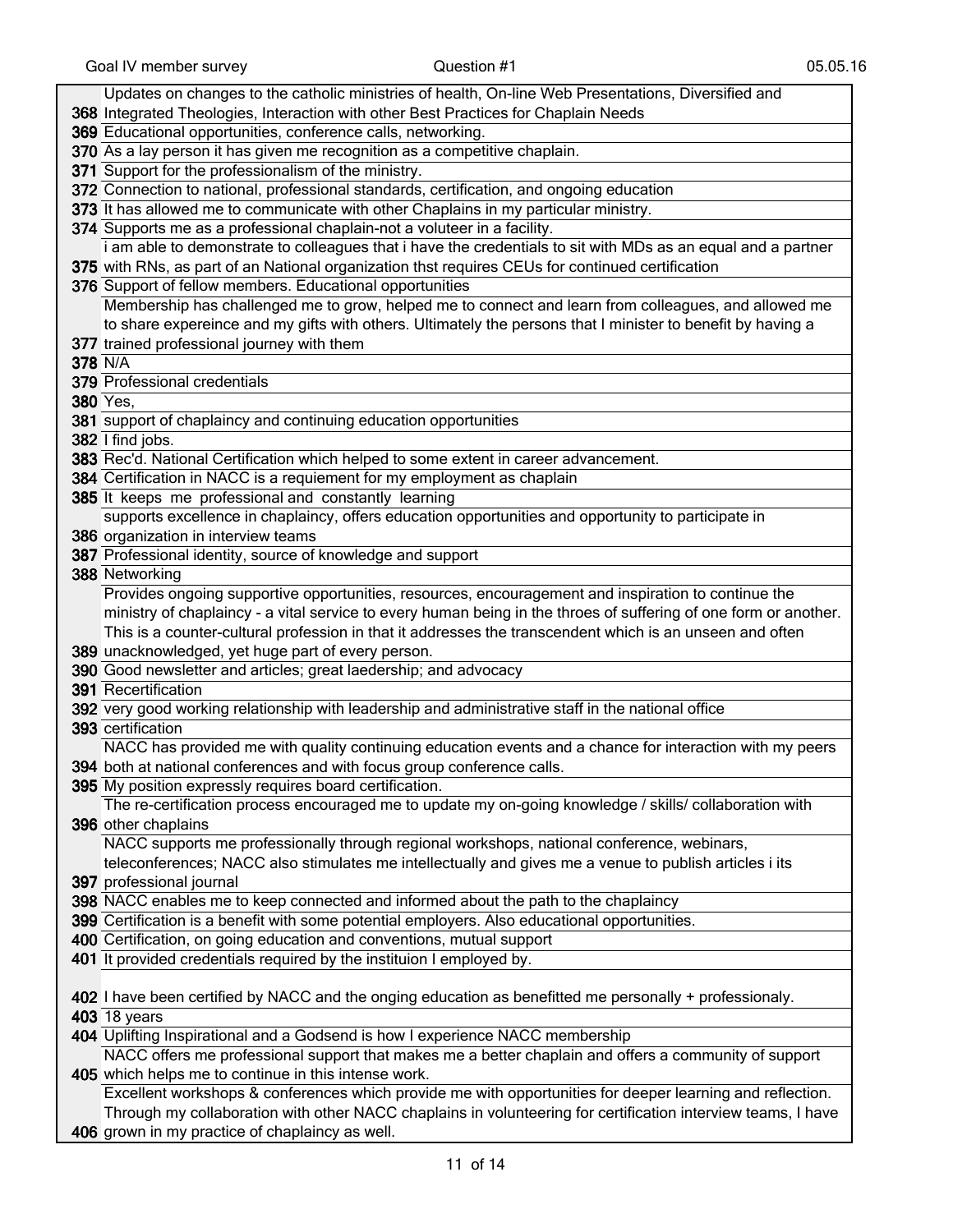┑

|                | 407 I have been a member of a professional organization, which has kept stride with the changes in health care.                                                                                               |
|----------------|---------------------------------------------------------------------------------------------------------------------------------------------------------------------------------------------------------------|
|                | 408 Membership gives me an extra boost of self-esteem as I identify with my cohorts.                                                                                                                          |
|                | 409 Certification process, audio conferences                                                                                                                                                                  |
|                | 410 Certification, networking, leadership opportunities, resources.                                                                                                                                           |
|                | 411 Professional Certification                                                                                                                                                                                |
|                | 412 certification support                                                                                                                                                                                     |
|                |                                                                                                                                                                                                               |
|                | 413 Wonderful continuing education opportunities are available to me and peer support from my fellow chaplains.                                                                                               |
|                |                                                                                                                                                                                                               |
|                | it has been a life-line for me as I have ministered in an area with few chaplain colleagues. The educational                                                                                                  |
|                | opportunties afforded by this organization have been a great gift. I have also appreciated NACC's                                                                                                             |
|                | 414 collaboration with the other cognate groups in order to build a network to further the ministry of chaplains.                                                                                             |
|                | Yes in searching for employment, articles in the monthly publication that show how chaplaincy is carried out                                                                                                  |
|                | 415 in different scenarios.                                                                                                                                                                                   |
|                | Because of my membership in NACC I was able to get a position as a Mission DIrector and keeping certified                                                                                                     |
|                | 416 helps maintain that.                                                                                                                                                                                      |
|                | 417 Certification is a good credential for finding a position as a Chaplain.                                                                                                                                  |
| <b>419</b> yes | 418 From the educational events and collegiality                                                                                                                                                              |
|                | Yes, definitely. A most meaningful service I experience is as Pastoral Presence at NACC Certification                                                                                                         |
|                | Committe interviews; also, I serve on the book review committee; network; benefit from the newsletter, and I                                                                                                  |
|                | 420 continue to network and develop relationships with Catholic Chaplains.                                                                                                                                    |
|                |                                                                                                                                                                                                               |
|                | 421 I have been able to be employed as a hospital priest chaplain. PPMC makes all its chaplain be certified.                                                                                                  |
|                | It helped me procure one part-time position which I no longer have. The relief chaplain job does not require                                                                                                  |
|                | 422 board certification                                                                                                                                                                                       |
|                |                                                                                                                                                                                                               |
|                | 423 The benefit of professional peers, educational opportunities and current state of chaplaincy as profession.                                                                                               |
|                |                                                                                                                                                                                                               |
|                | 424 professional standards, supportive colleagues                                                                                                                                                             |
|                | 425 Ministry and Spirituality Days, Webenars, excellent employment credentials; peer learning                                                                                                                 |
| <b>426</b> yes |                                                                                                                                                                                                               |
|                | 427 Very little.                                                                                                                                                                                              |
|                | 428 website and webinar resources                                                                                                                                                                             |
|                | I see it as a way of connecting and a reminder that the world of chaplaincy extends far beyond the walls of                                                                                                   |
|                | my facitiy. I also see my membership providing me numerous opportunities for continuing ed and for ways of                                                                                                    |
|                | honing my skills. It also provides me with resources when I have questions pertaining to the practice of                                                                                                      |
|                | 429 pastoral care.                                                                                                                                                                                            |
|                | 430 certification                                                                                                                                                                                             |
|                | 431 Continuous ongoing education and opportunity for networking.                                                                                                                                              |
|                | 432 Easier to get into the doors for full time chaplain positions.                                                                                                                                            |
|                | 433 Yes related to my certification.                                                                                                                                                                          |
|                | Nacc has help me be in my possition for over 30 years now. Without it there would not be 30 years of                                                                                                          |
|                | 434 service to the same hospital.                                                                                                                                                                             |
|                | 435 Support and education with and from the association and chaplain colleagues                                                                                                                               |
|                | 436 Professional stimulation and certification.                                                                                                                                                               |
|                |                                                                                                                                                                                                               |
|                | I have the professional support I need to maintain the highest level of professionalism. Materials published                                                                                                  |
|                | by the NACC are enriching in both professional competency and spiritually life giving. I feel the Association                                                                                                 |
|                | 437 provides a voice for us with the USCCB and among our peers from other faiths and their organizations.<br>438 I have come to know myself, be stronger in my professional and general ministry in many ways |
|                |                                                                                                                                                                                                               |
|                | 439 The great information available, membership in an association that up holds standards and gives direction.                                                                                                |
|                | 440 I have developed lasting professional relationships in networking.                                                                                                                                        |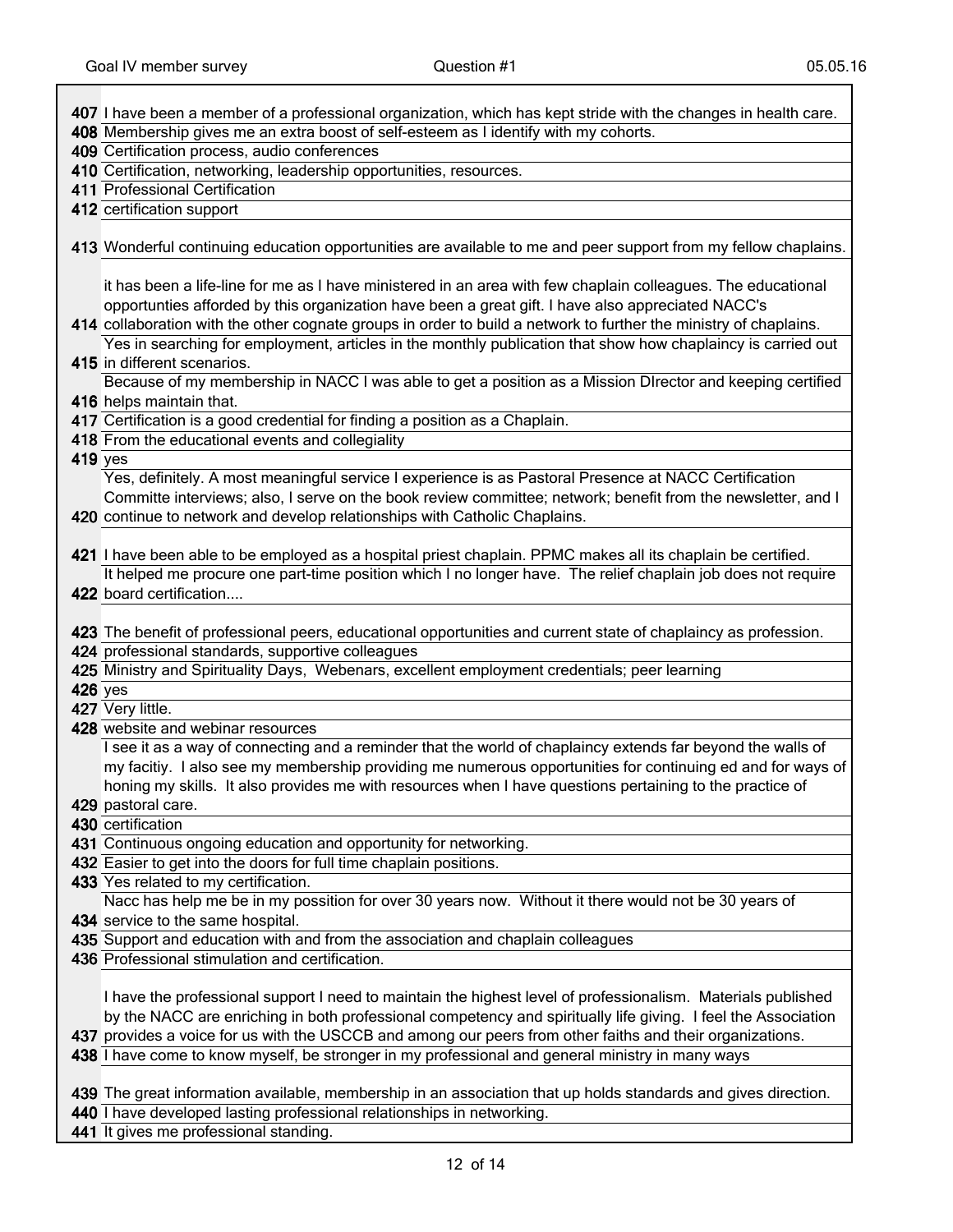| 442 I have been treated as a professional with integrity and honestyI appreciate this                              |
|--------------------------------------------------------------------------------------------------------------------|
| 443 As a retired emeritus member now I get communications                                                          |
| 444 Educational opportunities, in-service training seminars and contact with my local members.                     |
| 445 38 years.                                                                                                      |
| 446 Certification process, continuing education, professional development and collegiality                         |
|                                                                                                                    |
| 447 Membership in NACC as a Ministry Volunteer gives me credibility in the pastoral/spiritual care community.      |
| Many of the job openings in chaplaincy require certification. This makes membership in NACC very imortant          |
| 448 as it allows me to maintain my professionalism and keep updated to best of my ability.                         |
| 449 I am a very new member but I would say, so far, yes                                                            |
| 450 Certification preserves my job. Newsletter provides me "big picture."                                          |
| 451 Resouces for ministry. Board Certification for employment                                                      |
|                                                                                                                    |
| 452 My membership.has kept me in touch with other members from whom Inhave continued to learn and to grow          |
| 453 Professional CEU classes and a fiver year review for my board certification.                                   |
|                                                                                                                    |
| 454 1. became NACC BCC; 2. educated thru large conference and regional ones; 3 resources from website              |
| 455 NACC - BCC is a point of entry for hire                                                                        |
| I have received certification through NACC. In addition, I participate in webinars andregional/national            |
| 456 conferences for continuing education, networking, fellowship, and inspiration.                                 |
| NACC offers me a wealth of resources and support. I also have access to a network of other NACC                    |
| 457 members.                                                                                                       |
| 458 I am recognized as a Professional in my field.                                                                 |
| I believe that the work of David LIchter with the bishops and other leaders helps the organization. I don't        |
| 459 believe I have benefited in any direct way from belonging to NACC.                                             |
| As a member of NACC I feel it has been helpful, but does not offer enough - the only contact we have is            |
| 460 through the Vision and I find there is alot lacking in that.                                                   |
|                                                                                                                    |
| 461 Job opportunities; professional updating through webinars and articles; networking; conferences, etc.          |
| 462 I have experienced a sense of support and 'peership' from belonging to NACC.                                   |
|                                                                                                                    |
| NACC is a great resource for on going education, professional and effective spiritual care by providing            |
| 463 opportunities for chaplain's certification, renewal of certification and arranging annual conference, webinars |
| 464 Certification in NACC is highly regarded by the professionals of other disclipines                             |
| 465 Provides certification for Catholic chaplains.                                                                 |
| 466 certification                                                                                                  |
| 467 It was a requirement by the hospital for employment.                                                           |
|                                                                                                                    |
| As a Catholic Sister I appreciated the opportunity to be a certified Catholic chaplain. I appreciated the initial  |
| 468 certification requirements and interview process of NACC as well as the continuing education opportunities.    |
| 469 It has supported me in my ministry to the sick and dying with education and networking opportunities.          |
| Through my on-going effort to become Board Certified. As the connector between my occupation as a Lay              |
| 470 Chaplain and my Church                                                                                         |
| 471 My certification, resource                                                                                     |
| 472 To keep my licenss                                                                                             |
| 473 Education and ideas                                                                                            |
| I have a sense of belonging to an very fine Catholic organization. The organization provides the larger            |
| 474 perspective, resources and support that is so needed in healthcare ministry today.                             |
| 475 Phone seminars, information sources                                                                            |
|                                                                                                                    |
| NACC assures the highest standards of professional excellence are exemplified in each certified chaplain so        |
| 476 that the best possible emotional and spiritual support can be offered by members to those they serve.          |
| NACC is a national professional certification organization which provides on-going professional connectoins,       |
|                                                                                                                    |

477 support, and education for its members.